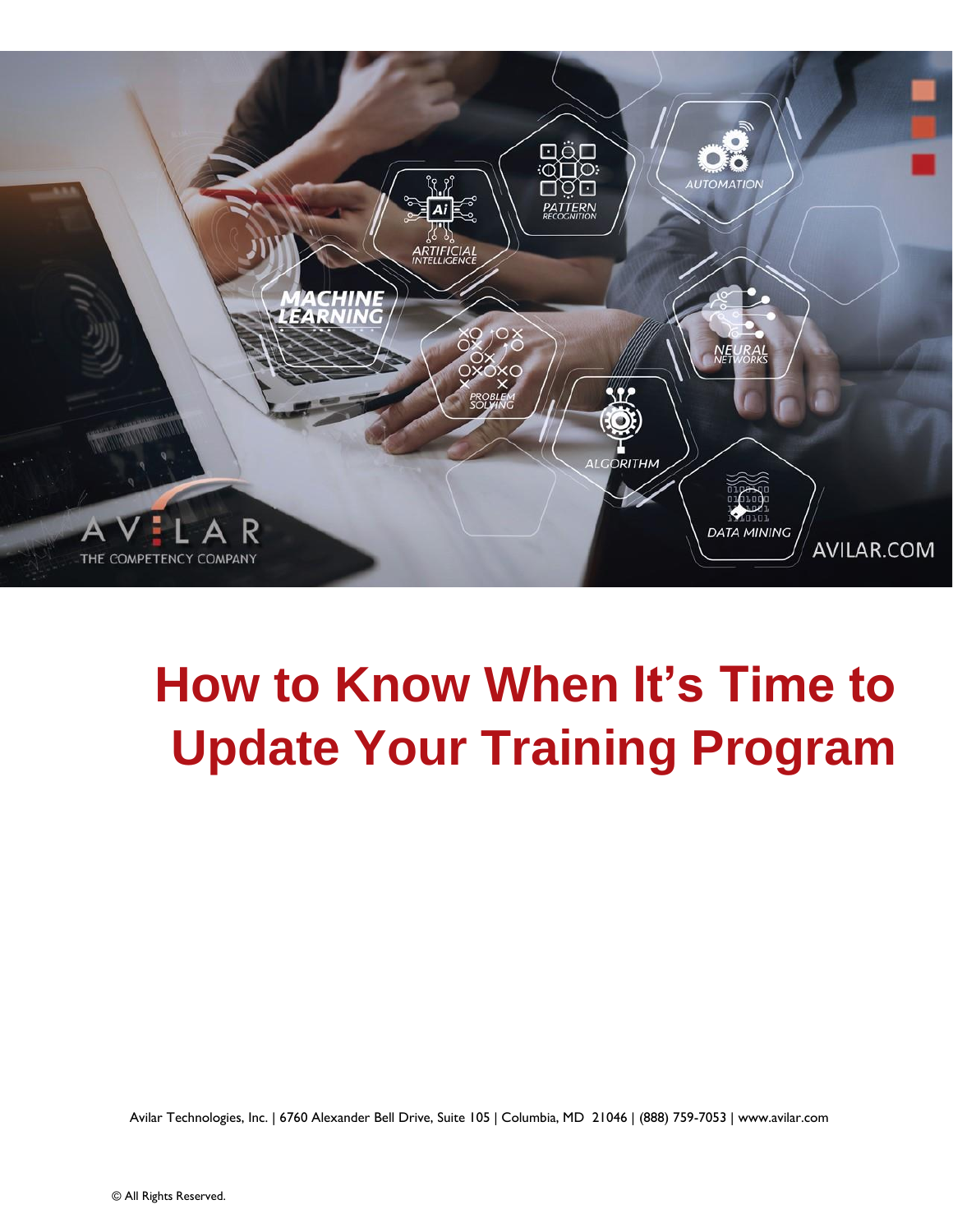

It's easy to see when the carpet needs replacing in your office. Or to know when it's time to update your computers. Or even when and how to update your employee benefits to appeal to the professionals you most want to hire. But how do you know when it's time to update your training program? Answer these three questions to find out.



## **Does Your Training Program Fit How Your Workforce Likes to Learn?**

Legacy training programs were heavily classroom-based, with online training to supplement the skills and information covered in class. Today, many companies have a distributed workforce and advanced technology, so more training is delivered via eLearning. Employers often have four (or even five) generations in their workforce, each with preferences for what and how to learn. And, with low unemployment, organizations must find creative ways to attract, train, and retain the talent they need.

# Complete this "training program fit" test to see if your organization is keeping up.

- **Blended Learning**: In a world where so many of us turn to Google or YouTube to find immediate answers, employees expect "just in time" learning to do their jobs well. For more complex skills, instructor-led training (in person or online) can provide expert guidance and feedback. Do you have the right mix of blended learning, so your employees can get to tactical answers quickly and have the support they need to master more complicated concepts?
- **Changing Demographics**: Broadly speaking, each generation has its own set of learning preferences. Baby Boomers prefer in-person, classroom training. Generation X likes the flexibility of online learning. Millennials and Generation Z prefer technology-driven learning and often expect engaging video content. Are you catering to the preferences of the generations in your workforce?
- **Internships and Apprenticeships**: Many companies are building out internship, apprenticeship, and "[returnship](https://www.forbes.com/sites/jasonwingard/2019/02/13/are-returnships-the-key-to-relaunching-your-career/#4b9f90763cdf)" programs to help shape the skills new employees need to succeed in their job – and in the workplace. Does your training program include strong internships and apprenticeships?
- **Formal and Informal Training**: In addition to formal classes and courses, contemporary professionals learn from many informal situations. Do you have a learning culture that recognizes and celebrates all kinds of learning? Does your learning management system easily capture formal and informal training?

## **Is Your Training Program Aligned With Company Goals?**

According to a new [IBM Institute for Business Value \(IBV\) study](https://newsroom.ibm.com/2019-09-06-IBM-Study-The-Skills-Gap-is-Not-a-Myth-But-Can-Be-Addressed-with-Real-Solutions), most CEOs don't believe they have the people, skills, and resources they need to execute their business strategies. Even if the structure of your training program is keeping up with how professionals learn today, you could be missing important opportunities to align your training program with your company goals.